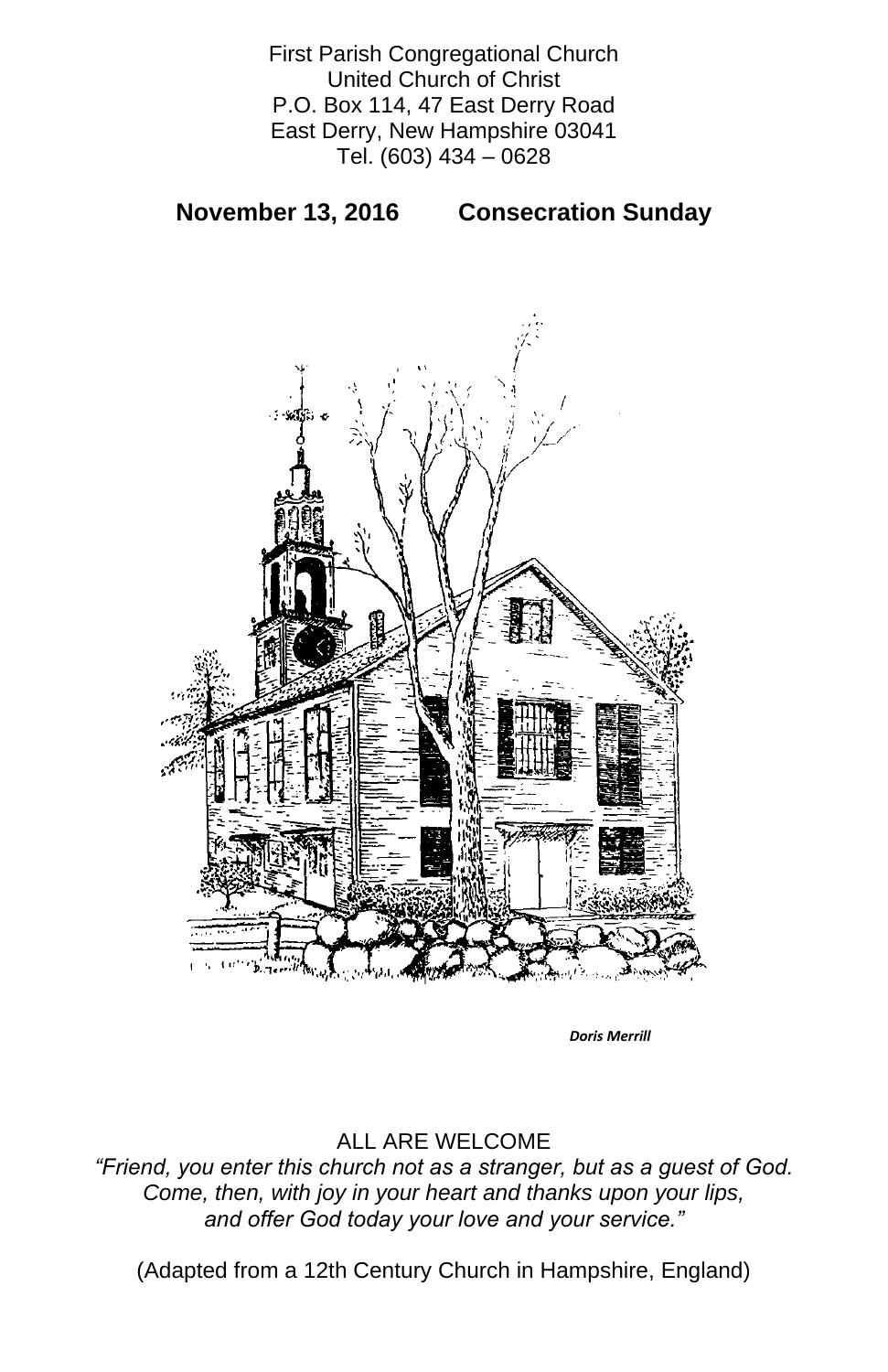*November 13, 2016 Thirty-Third Sunday in Ordinary Time*

**First Parish Congregational Church, United Church of Christ, is a community of faith built upon a firm foundation of worship, prayer and education. In affirming diversity, we are dedicated to welcoming all people who seek the Word of God, Christian fellowship and service to others.**

**In partnership with Christ and led by the Holy Spirit, we reach out to the ever-widening community through active and loving ministry.**

## **WELCOME TO ALL OF GOD'S CHILDREN**

WELCOME & ANNOUNCEMENTS; SHARING JOYS & CONCERNS HONORING OUR VETERANS

## **WE GATHER INTO THE PRESENCE OF GOD**

\*HYMN #368 *"My Hope is Built"*

## \*CALL TO WORSHIP

One: God is ready to answer us, even before we call.

## **All: The hills sing together before God's presence.**

One: God is eager to listen, though we are not ready to speak.

## **All: All of nature proclaims God's glory.**

One: If the seas join in praise, how much more should we?

**All: Make a joyful noise to God, all people of the earth!**

### \*INVOCATION

**God of hosts, our strength and our salvation, there are no words large enough to praise you. No response by us can match the love you have shown us. Gather us now in your warm embrace that our faith may be renewed and our work empowered to the honor and glory of your holy name. Amen.**

## \*SONG OF PRAISE **#**756

**Gloria, Gloria, in excelsius Deo; Gloria, Gloria, Alleluia, Alleluia**

# **WE INVITE FORWARD GOD'S YOUNGER DISCIPLES**

*At this time, all children are invited to come forward for the children's offering,*  and children's time. An offering is not required for participation. All are welcome, *especially first time visitors.*

#### CHILDREN'S OFFERING "*Come as a Child"*

**Come as a child, when He calls you to follow. Just come as a child, for His love is untold. Come as a child, when you seek His communion, For then, all His blessings unfold.**

#### PRAYER OF DEDICATION (in unison)

**Dear God, we offer you our gifts with thanks and praise, be with us and guide us all of our days. Teach us how to love each other, and to shine your light into the world. Amen.**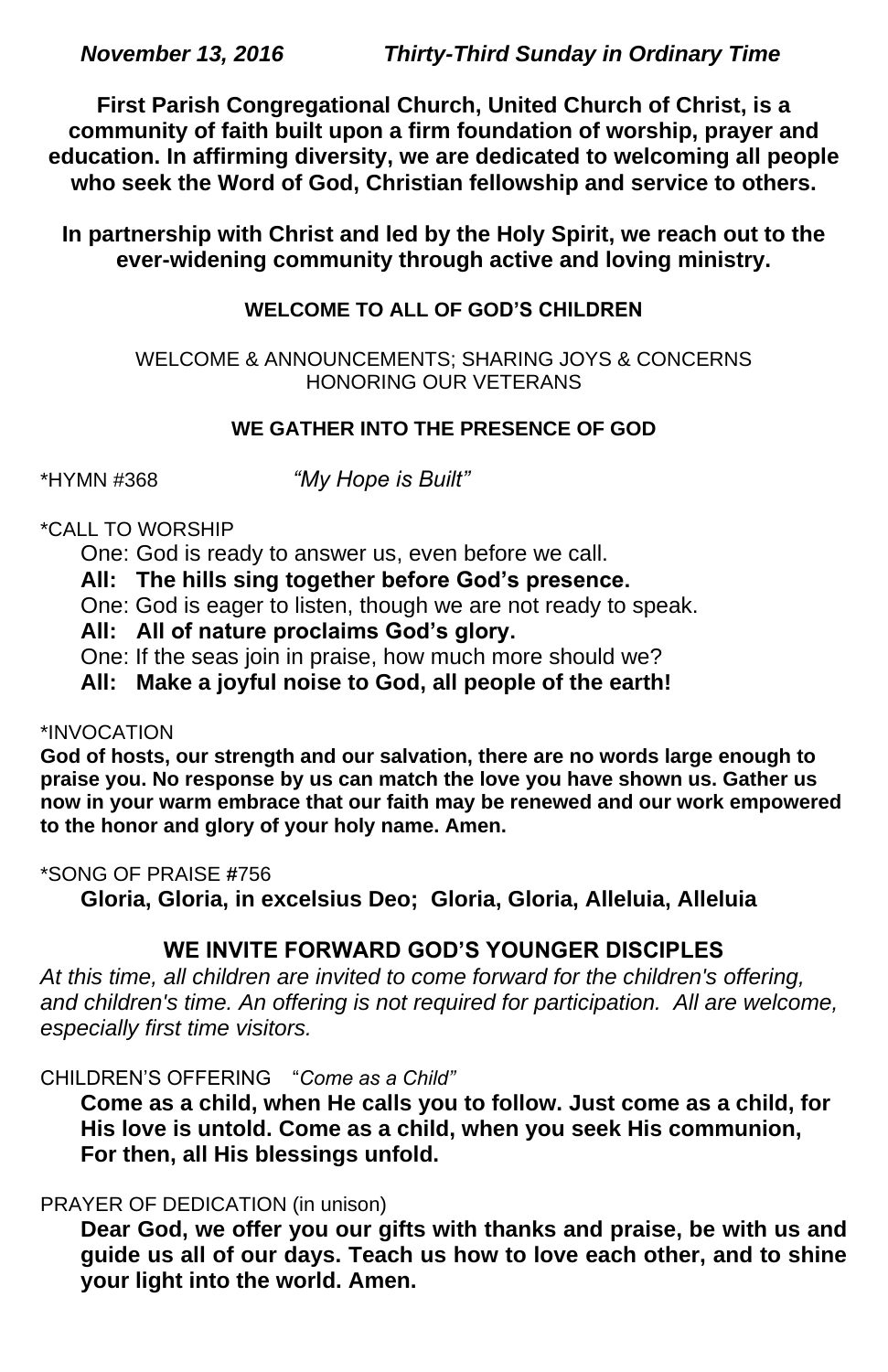### CHILDREN'S MESSAGE Sarah Keller

#### THE LORD'S PRAYER

**Our Father, who art in heaven, Hallowed be Thy name. Thy kingdom come; Thy will be done; on earth as it is in heaven. Give us this day our daily bread and forgive us our debts as we forgive our debtors. Lead us not into temptation, but deliver us from evil; for Thine is the Kingdom, and the Power, and the Glory forever. Amen**.

(Children are excused to go to their classes at this time.)

#### **WE RESPOND TO GOD'S LOVE WITH MISSION**

| <b>HYMN #495</b>                                        | "Called as Partners in Christ's Service" |                           |
|---------------------------------------------------------|------------------------------------------|---------------------------|
| <b>MISSION MOMENT</b>                                   | Pinkerton's Homeless                     | <b>Nancy Cofrin</b>       |
|                                                         | WE HEAR GOD'S WORD FOR US                |                           |
| <b>OLD TESTAMENT</b>                                    | <b>Isaiah 65:17-25</b>                   | (O.T. p. 772)             |
| <b>GOSPEL</b>                                           | Luke 21:5-19                             | (N.T. p. 87)              |
| <b>SERMON</b>                                           | "Opportunities to Testify"               | The Rev. Dr. Deborah Roof |
| <b>CHOIR ANTHEM</b>                                     | "The First Song of Isaiah"               | <b>Jack Noble White</b>   |
| <b>WE RESPOND WITH PRAYER</b><br><b>PASTORAL PRAYER</b> |                                          |                           |

CHOIR RESPONSE

### **WE RESPOND WITH OUR FINANCIAL GIFTS**

INVITATION TO COME FORWARD WITH PLEDGES

The Bible often speaks of first fruits being offered before the altar of God. We have the opportunity to give thanks through the offering of ourselves, our finances and our possessions to the work God calls us to do. Please bring your pledge envelopes forward at this time.

## CONSECRATING OUR PLEDGES

(Please join Pastor Deborah by raising your hands in blessing.) We rejoice in this opportunity to thank you, Gracious God. We ask your blessing on these promises to live into your world with our income. May your abundance be known and our promises be multiplied in your name and to your glory. Amen.

#### OFFERTORY INVITATION

We cannot repay God for our lives, our minds, the beauty of earth and sky, We enjoy an abundance of resources. We can respond with acts of gratitude and kindness, with generosity and thanksgiving. Let us receive this morning's offering.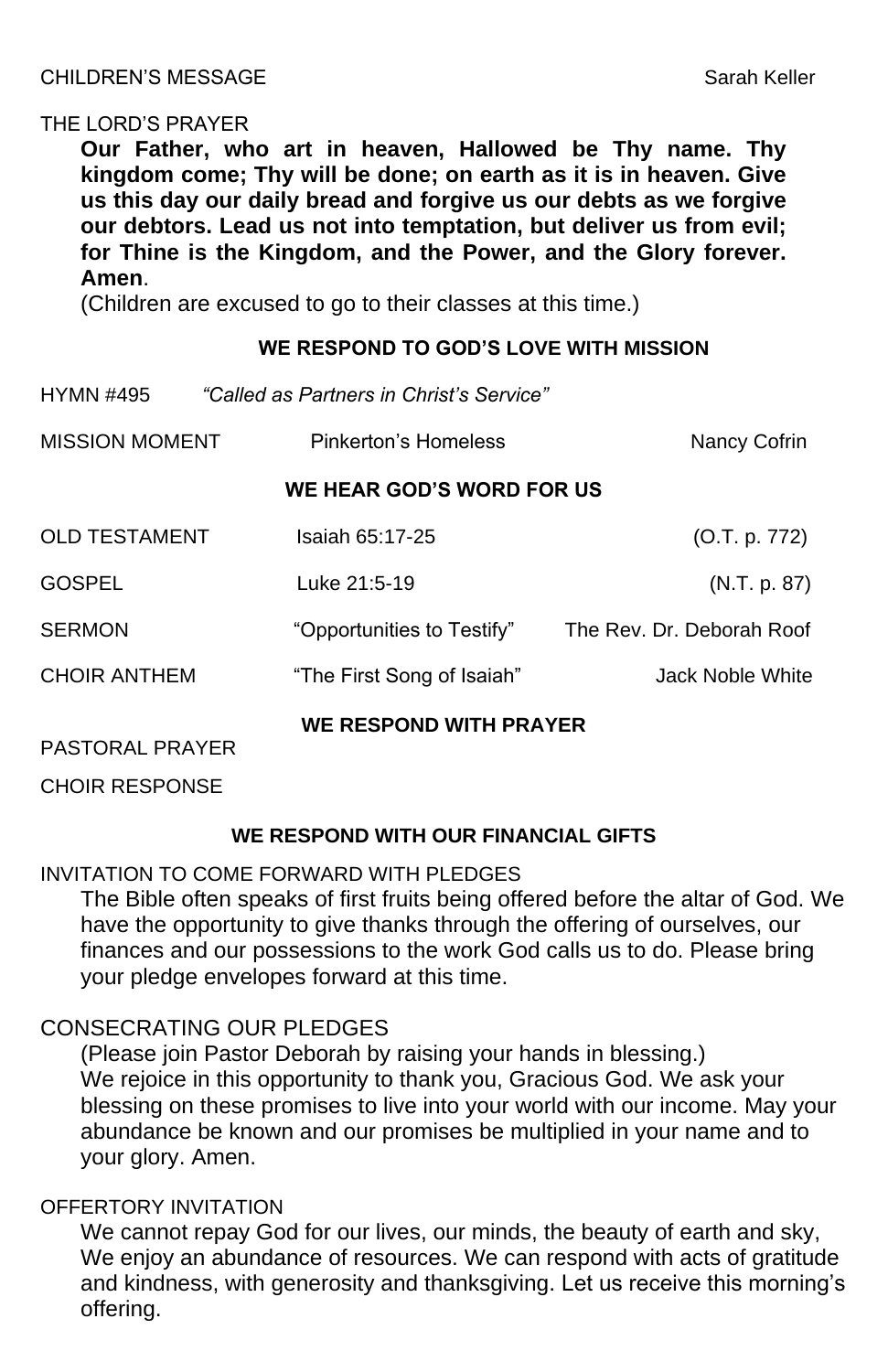## OFFERTORY MUSIC

#### \*DOXOLOGY #562, verse 1

**Take my gifts and let me love you, God who first of all loved me, gave me light and food and shelter, gave me life and set me free, now because your love has touched me, I have love to give away, now the bread of love is rising, loaves of love to multiply!**

## \*PRAYER OF DEDICATION

*\*Indicates all that are able may stand.* MINISTERS OF THE CHURCH Members of the Congregation DEACONS OF THE MONTH DIACONS OF THE MONTH LAY READER **EXAMPLE 2018** The STATE STATE STATE STATE STATE Brian Williams USHERS **Becky Fleury, Verna Elwell, Sue Hunt & Michael Bryan** GREETER(s) Diane Breeden PASTOR The Rev. Dr. Deborah Roof MUSIC DIRECTOR Susan Handy ACCOMPANIST/ORGANIST ACCOMPANIST ACCOMPANIST/ORGANIST

**We rejoice, O God, in the new world you are creating within us and around us. We give thanks for the joy we find in the church as we draw water from the wells of salvation. It is our intention to share the joy, to proclaim your Word among all nations, to work quietly and enthusiastically for a world where your love reigns. To these ends, we dedicate our offerings. Amen.**

## **WE GO OUT TO LOVE AND SERVE A LOVING, SERVING GOD**

\*HYMN #611 *"O Day of God, Draw Nigh"*

**BENEDICTION** 

BENEDICTION RESPONSE

POSTLUDE

**First Parish Congregational Church, United Church of Christ** PO BOX 114, 47 East Derry Rd East Derry, NH 03041 Tel. 603.434.0628 Fax. 603.437.3001 Email: officemgr@fpc-ucc.org Office Hours: Tuesday-Friday 8:30 AM – 3:00 PM Our website [www.fpc-ucc.org](http://www.fpc-ucc.org/) Find us and 'friend us' on Facebook [www.facebook.com/fpcucc](http://www.facebook.com/fpcucc)